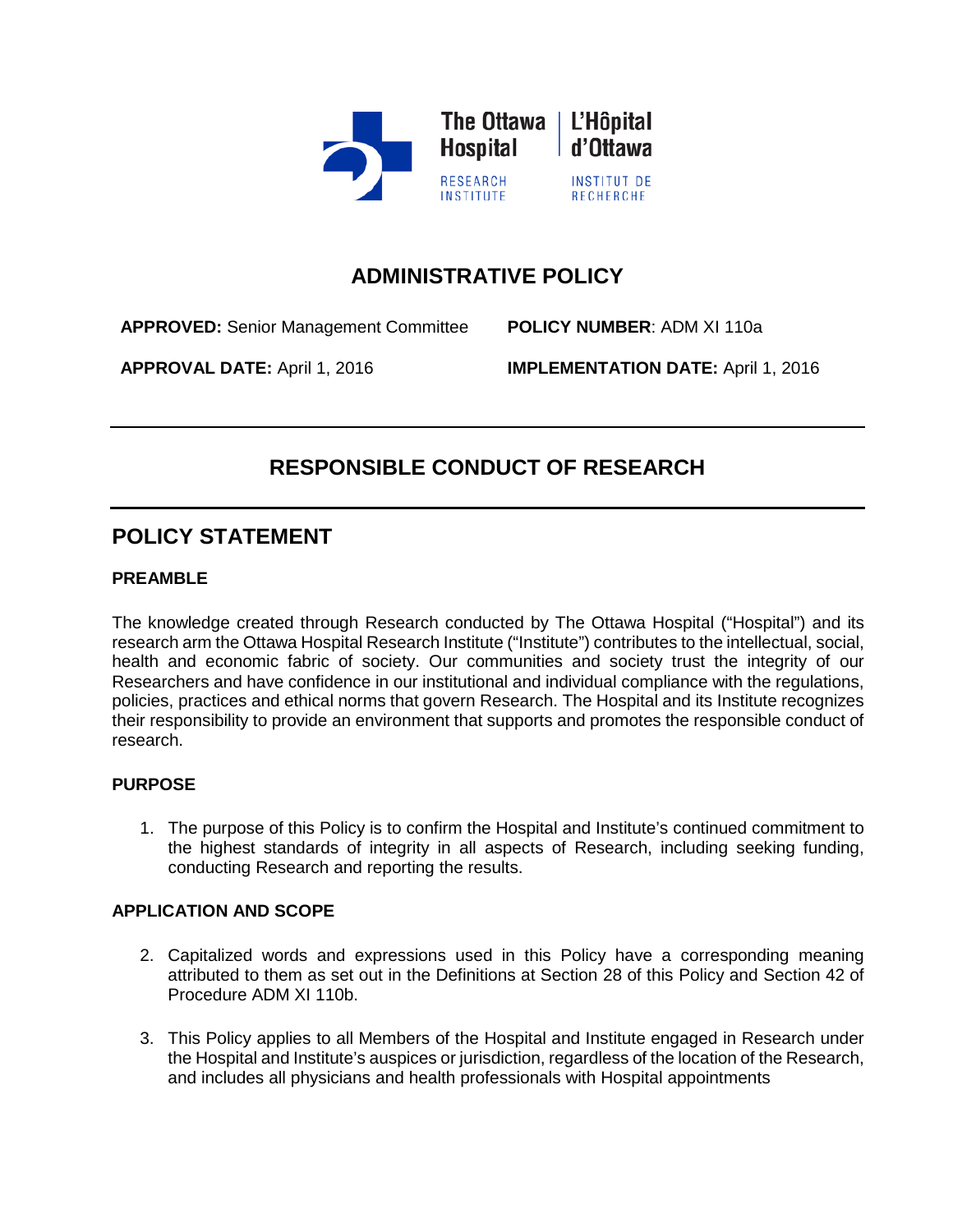4. The Director, Research Ethics and Integrity at the University of Ottawa will be consulted regarding any matter that falls within the scope of responsibility of the University of Ottawa, e.g. involving university employees and trainees.

#### **POLICY**

- 5.The Hospital and Institute are committed to:
	- maintaining the highest standards of integrity in its research activities;
	- a) maintaining the highest standards of integrity in its research activities;<br>b) maintaining a research environment that promotes the responsible conduct of research and academic freedom;
	- c) fulfilling its responsibilities in upholding applicable legislation for the conduct of Research and the policies, rules, regulations and its contractual agreements with Research Sponsors and with the Agencies.
- 6.The Hospital and Institute recognizes its responsibility for promoting awareness and importance of responsible conduct of research.
- 7.The Hospital and Institute has established minimum requirements for the responsible conduct of research and procedures for addressing Allegations as set out in Procedure ADM XI 110b established under this Policy.
- and to abide by Applicable Laws for the conduct of research and Research Sponsors' Policies 8. It is a collective responsibility of all Members of the Hospital and Institute to promote a culture of high integrity standards in Research activities, to ensure responsible conduct of Research and/or Requirements.
- are a necessary and valuable service and individuals are expected to report in good faith any participate, as appropriate, in the process Inquiry and/or Investigation to address such 9. Allegations of suspected Breaches of Responsible Conduct of Research, made in good faith, information pertaining to possible Breaches of Responsible Conduct of research and to Allegations or Breaches.
- 10. The Hospital and Institute provides and maintains a fair and timely process for reporting, investigating and addressing Allegations and determines consequences through collective agreement provisions or under Procedure ADM XI 110b established under this Policy.
- 11. The Hospital and Institute are committed to continuing its work with the University and its affiliated partners to harmonize the procedures for investigating and addressing Allegations.
- individuals responsible in accordance with applicable collective agreement provisions, terms 12. The Hospital and Institute will take appropriate preventative and corrective action when a Breach of Responsible Conduct of Research occurs and will, where warranted, hold of employment or other Hospital and/or Institute Policies and Procedures.
- XI 110b without fear of reprisal or threat, except where paragraph 14 of this Policy applies. 13. A person may file or withdraw an Allegation pursuant to this Policy and its Procedure ADM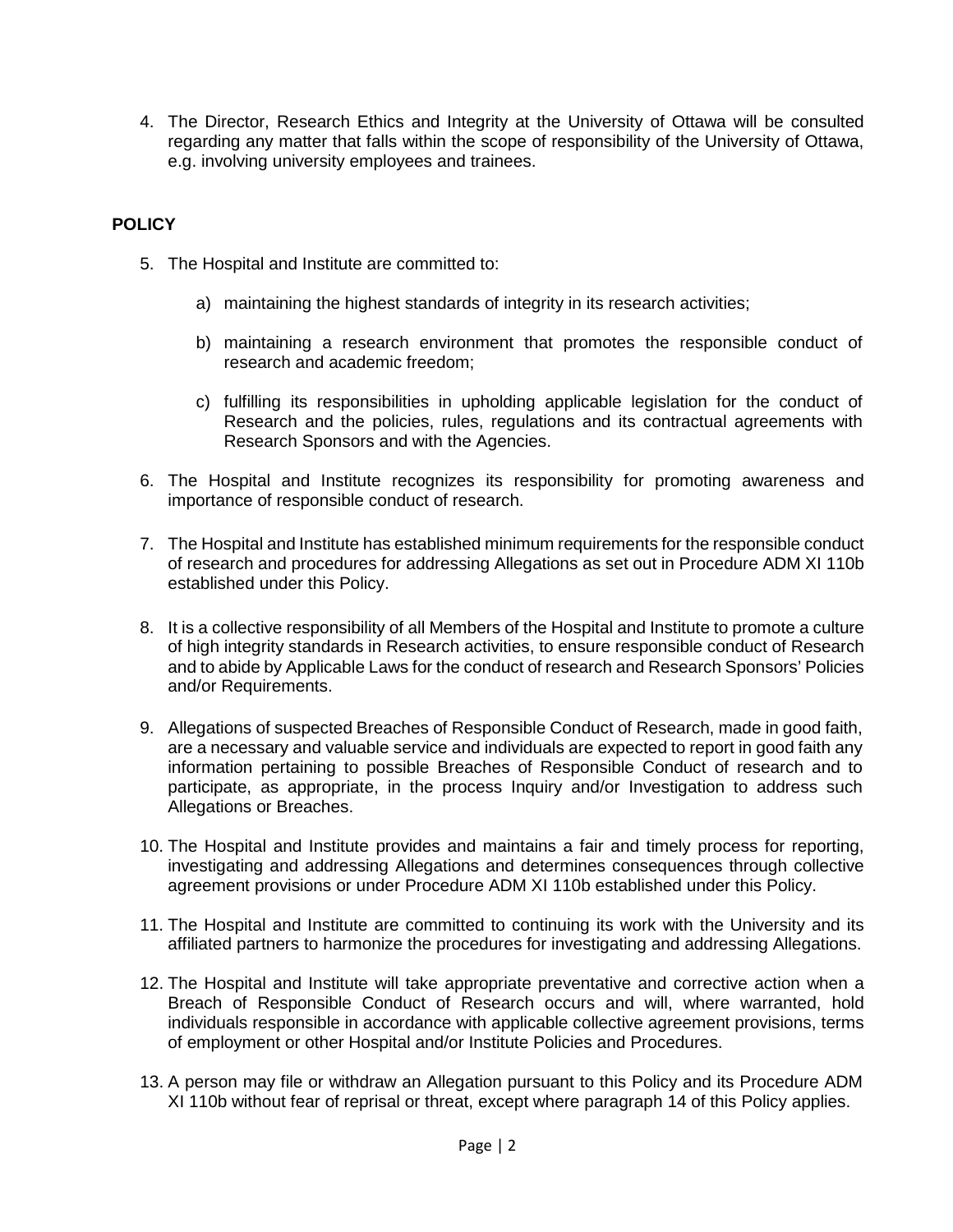corrective action, and will, where warranted, hold individuals responsible in accordance with applicable collective agreement provisions, terms of employment or other Hospital and 14. Where the Hospital and Institute has finally determined the Allegation is not made in good faith or is made with malice, the Hospital and Institute will take appropriate preventative and Institute Policies and Procedures.

#### **CONFIDENTIALITY**

- 15. Allegations will be treated in a confidential manner and in accordance with the provisions of any applicable collective agreement and having regard to applicable privacy legislation.
- 16. All individuals involved in an Allegation and the process for addressing such an Allegation Allegations, to protect the rights of those involved in the Allegation and to preserve the must keep the matter confidential in order to safeguard individuals against unsubstantiated integrity of the Inquiry and Investigation.

#### **ACCOUNTABILITY**

- 17. Throughout the process for addressing an Allegation, the Office of TOH Executive Vice President, Research and the CEO and Scientific Director of the Research Institute ("TOH EVP Research") shall be responsible for:
	- $a)$ ensuring that the process for addressing an Allegation set out in Procedure ADM XI 110b is dealt with in a timely manner and in accordance with Procedure ADM XI 110b.
	- b) consulting with the Chief of Staff at TOH on all matters potentially pertaining to patient safety or quality or any matters related to TOH medical staff professionalism, including medical staff at the University of Ottawa Heart Institute ("UOHI") b)
	- medical staff at the University of Ottawa Heart Institute ("UOHI")<br>c) consulting with the President and CEO of the University of Ottawa Heart Institute, on  $\mathsf{C}$ ) any matters potentially pertaining to members of the University of Ottawa Heart Institute ("UOHI") and/or Ottawa Heart Institute Research Corporation ("OHIRC")
	- c) providing reports on the status and outcome of Inquiries and Investigations into an including Research Sponsors, Agencies, the Secretariat on Responsible Conduct of Research or to the Hospital's Research Ethics Boards, as may be required, and  $\mathsf{C}$ ) alleged Breach of Responsible Conduct of Research to the appropriate bodies, having regard to confidentiality considerations and to applicable privacy legislation; and
	- d) preparing public statistical annual reports on confirmed findings of Breaches of d) Responsible Conduct of Research and action taken, subject to applicable privacy legislation.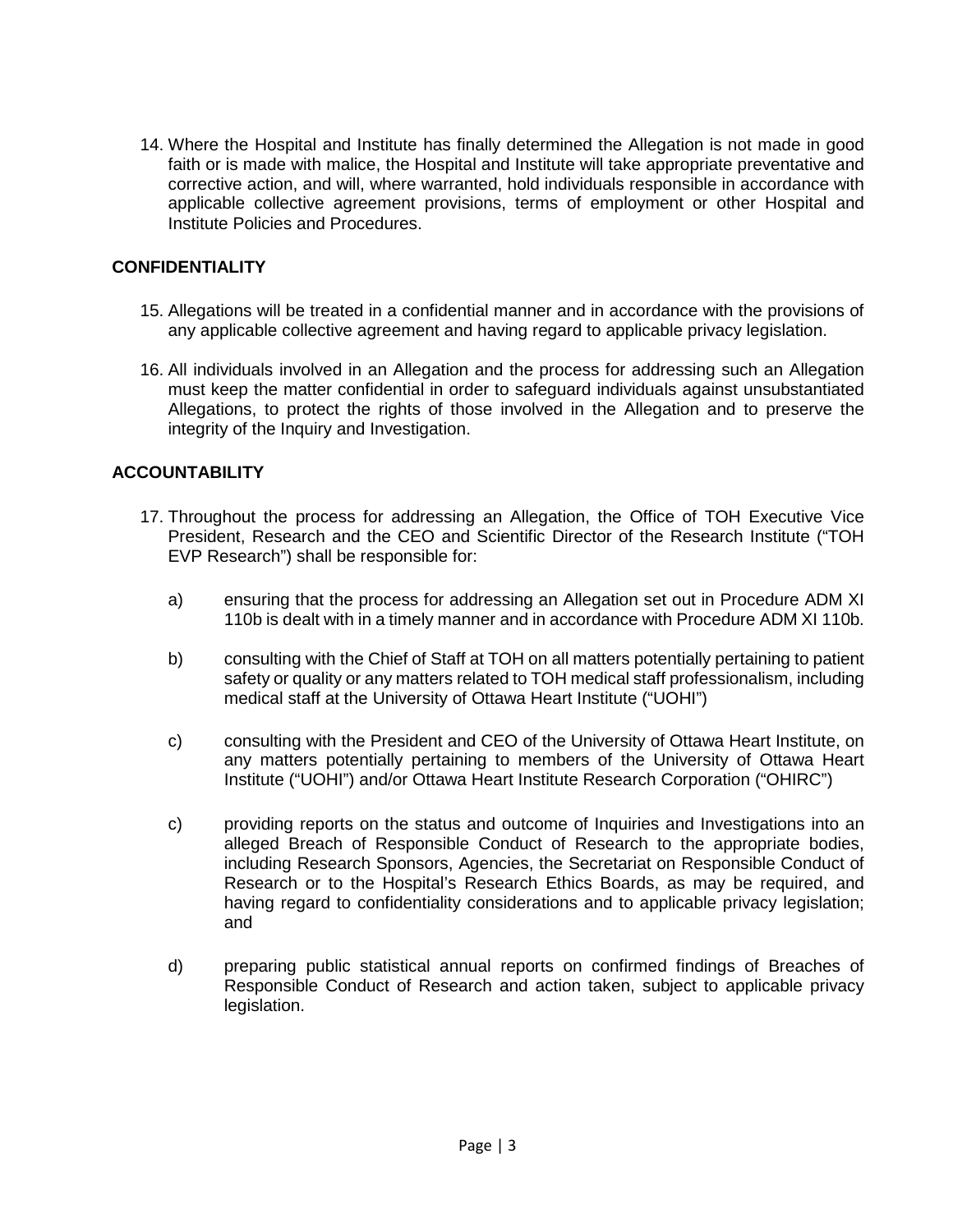18. TOH EVP Research shall report to the Hospital and Institute Senior Management Committees on all activities related to the promotion and implementation of Policy ADM XI 110a Responsible Conduct of Research and Procedure ADM XI 110b.

#### **IMPLEMENTATION AND REVIEW**

- 19. TOH EVP Research is responsible for the implementation and review of this Policy and making recommendations for amendments to it for the final approval of the Senior Management Team of the Institute and Hospital.
- limitation, Procedure ADM XI 110b Procedure for Addressing Allegations of a Breach of Responsible Conduct of Research. 20. TOH EVP Research through the Senior Management Teams of the Hospital and Institute, shall establish procedures relating to the implementation of this Policy including, without

## **CONFLICT OF INTEREST**

- presence of any and all potential, perceived or actual conflicts of interest. All parties 21. All parties involved in misconduct Allegations, Inquiries or Investigations shall reveal the involved in misconduct Inquiries or Investigations will have no potential, perceived or actual Conflicts of Interest.
- the Allegation should be addressed to the Director, HR, Research Administration and Integrity ("Director of Research Integrity"), who will consult the TOH EVP Research so that a 22. If the person who would normally run an Inquiry or Investigation is in a Conflict of Interest, replacement can be chosen.
- 23. If the Allegation is made against the Director of Research Integrity or if the Director of who will take on the duties of the Director of Research Integrity for the case. Research Integrity is in a Conflict of Interest, TOH EVP, Research will choose a replacement
- 24. If the Allegation is made against TOH EVP, Research or if TOH EVP Research is in a Conflict of interest, a replacement will be chosen by the President of the Hospital in consultation with the Chair of the Research Institute Board of Directors.
- and CEO of the Hospital is in a Conflict of Interest, the Director of Research Integrity, acting 25. If the Allegation is made against the President and CEO of the Hospital or if the President through the Chief of Staff of the Hospital, will consult the Chair of the Hospital Board of Governors to determine an appropriate course of action and process, consistent with the principles of this Policy.

#### **DEFINITIONS**

 and in Section 42 of Procedure ADM XI 110b. For the most part these definitions are based 26. For the purposes of this Policy and Procedure ADM XI 110b established under this Policy, the following words and expressions shall have the corresponding meaning as set out below on the *Tri-Agency Framework: Responsible Conduct of Research*.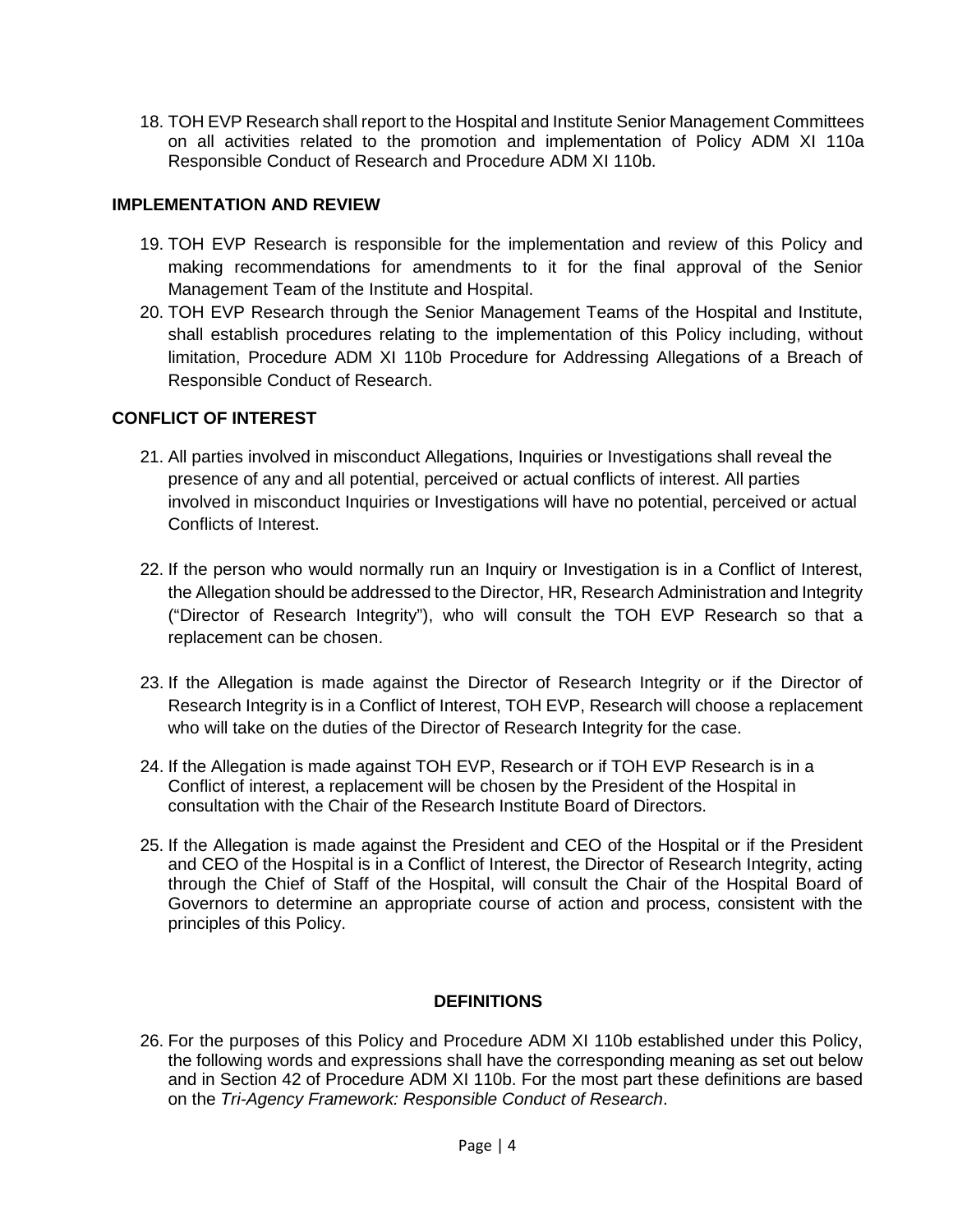Council of Canada (NSERC) and the Social Sciences and Humanities Research Council of **Agency or Agencies:** Refers to any one of the following or collectively as the Canadian Institutes of Health Research (CIHR), the Natural Sciences and Engineering Research Canada (SSHRC).

 **Allegation**: A declaration, statement, or assertion communicated in writing to the effect that there has been, or continues to be, a Breach of Responsible Conduct of Research, the validity of which has not been established.

 disciplinary standards or guidelines, relating to Research or to investigating or addressing a Breach of Responsible Conduct of Research. Examples include the *Tri-Agency Framework: Conduct of Research Involving Humans* (TCPS 2); Canadian Council on Animal Care Policies Licenses for Research in the field; Laboratory Biosafety Guidelines; Controlled Goods Program; Canadian Nuclear Safety Commission (CNSC) Regulations; and Canada's Food **Applicable Laws**: An expression to encompass all of the laws, regulations, professional or *Responsible Conduct of Research*; 2nd edition of the *Tri-Council Policy Statement: Ethical*  and Guidelines; Agency policies related to the Canadian Environmental Assessment Act; and Drugs Act; access to information and protection of privacy laws.

 **Breach of Responsible Conduct of Research**: An expression used to encompass the following non-exhaustive list, but which does not include honest error or honest differences of opinion in the carrying out of Research or scholarly activity:

 a) **Fabrication**: Making up data, source material, methodologies or findings, including graphs and images.

b) **Falsification**: Manipulating, changing, or omitting data, source material, methodologies or findings, including graphs and images, without acknowledgement and which results in inaccurate findings or conclusions.

 c) **Destruction of research records**: The destruction of one's own or another's of applicable funding agreements, Hospital and Institute policies and/or laws, regulations and Research Data or records to specifically avoid the detection of wrongdoing or in contravention professional or disciplinary standards.

 theories, concepts, data, source material, methodologies or findings, including graphs and d) **Plagiarism**: Presenting and using another's published or unpublished work, including images, as one's own, without appropriate referencing and, if required, without permission.

e) **Redundant publications**: The re-publication of one's own previously published work or part thereof, or data, in the same or another language, without adequate justification or acknowledgment of the source.

 authorship to persons other than those who have contributed sufficiently to take responsibility for the intellectual content, or agreeing to be listed as author to a publication for which one f) **Invalid authorship**: Inaccurate attribution of authorship, including attribution of made little or no material contribution.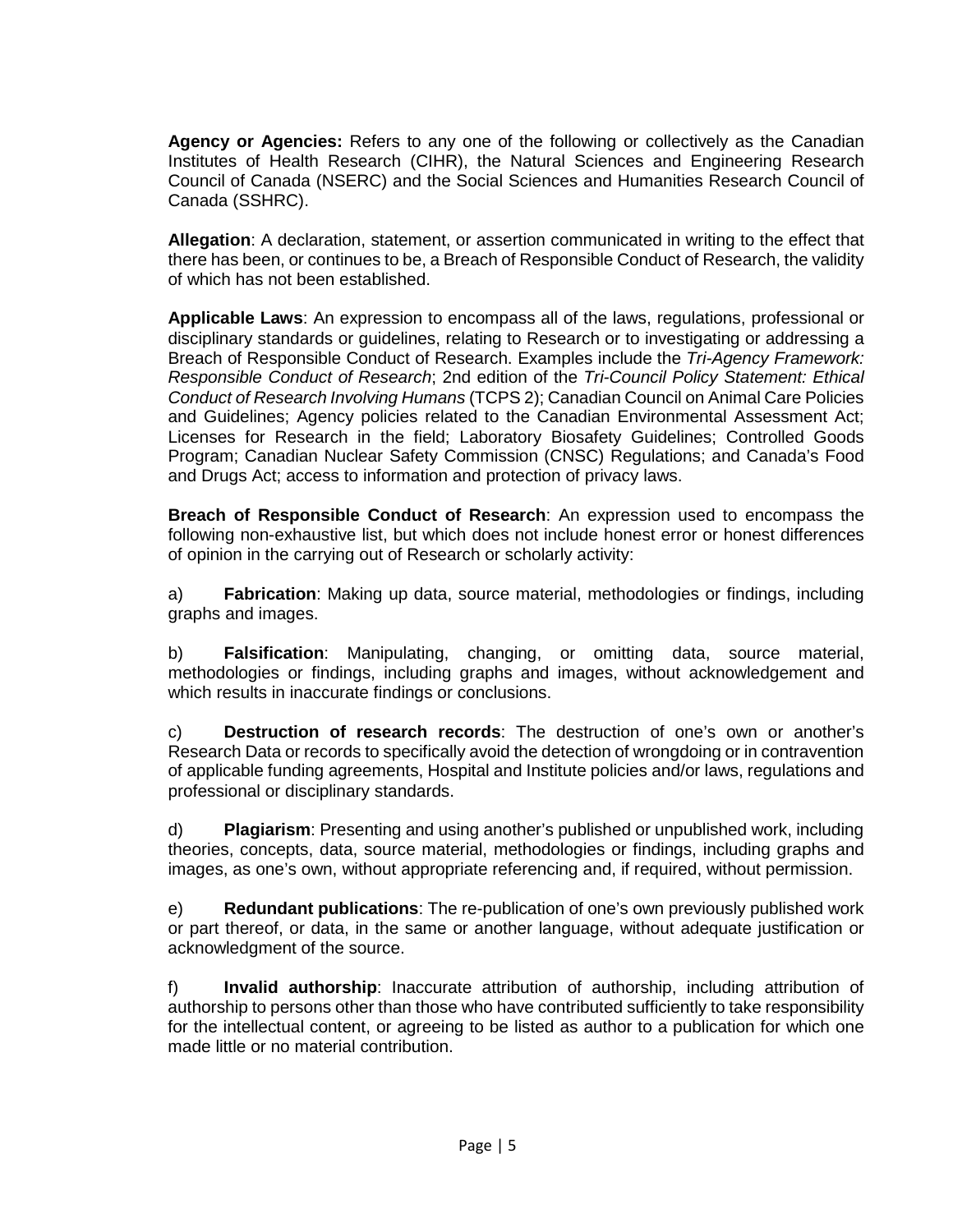g) **Inadequate acknowledgement**: Failure to appropriately recognize contributions of others in a manner consistent with their respective contributions and authorship policies of relevant publications.

 h) **Mismanagement of Conflict of Interest**: Failure to appropriately manage any real, potential or perceived Conflict of Interest, in accordance with the Institution's policy on Conflict of interest in research or with Research Sponsors' Policies and/or Requirements.

#### i) Misrepresentation in a funding application or related documents:

(i) Providing incomplete, inaccurate or false information in a grant or award application or related document, such as a letter of support or a progress report, including misrepresenting one's credentials, qualifications and/or research contributions;

(ii) Applying for and/or holding an NSERC, SSHRC or CIHR award when deemed ineligible by NSERC, SSHRC, CIHR or any other research or research funding organization world-wide for reasons of Breach of Responsible Conduct of Research policies such as ethics, integrity or financial management policies.

(iii) Listing of co-applicants, collaborators or partners without their agreement.

j) **Mismanagement of Grants or Award Funds**: Using grant or award funds for purposes inconsistent with the Institute or Research Sponsor policies; misappropriating grants and award funds; contravening Research Sponsor financial policies; or providing incomplete, inaccurate or false information on documentation for expenditures from grant or award accounts.

#### k) **Breaches of policy and regulatory requirements**:

- (i) Failing to meet Hospital and Institute Policies or Procedures, Applicable Laws, or Research Sponsors' policies, rules, regulations, or contractual agreements or to comply with relevant policies, laws or regulations including, without limitation;
	- a. the *Tri-Agency Framework: Responsible Conduct of Research*;
	- b. 2<sup>nd</sup> edition of *Tri-Council Policy Statement: Ethical Conduct of Research Involving Humans* (TCPS 2);
	- c. Canadian Council on Animal Care Policies and Guidelines;
	- d. Agency policies related to the Canadian Environmental Assessment Act;
	- e. Licenses for research in the field;
	- f. Laboratory Biosafety Guidelines;
	- g. Controlled Goods Program;
	- h. Canadian Nuclear Safety Commission (CNSC) Regulations;
	- i. Canada's Food and Drugs Act;
	- j. access to information and protection of privacy laws.
- (ii) Failing to obtain appropriate approvals, permits or certifications before conducting research activities.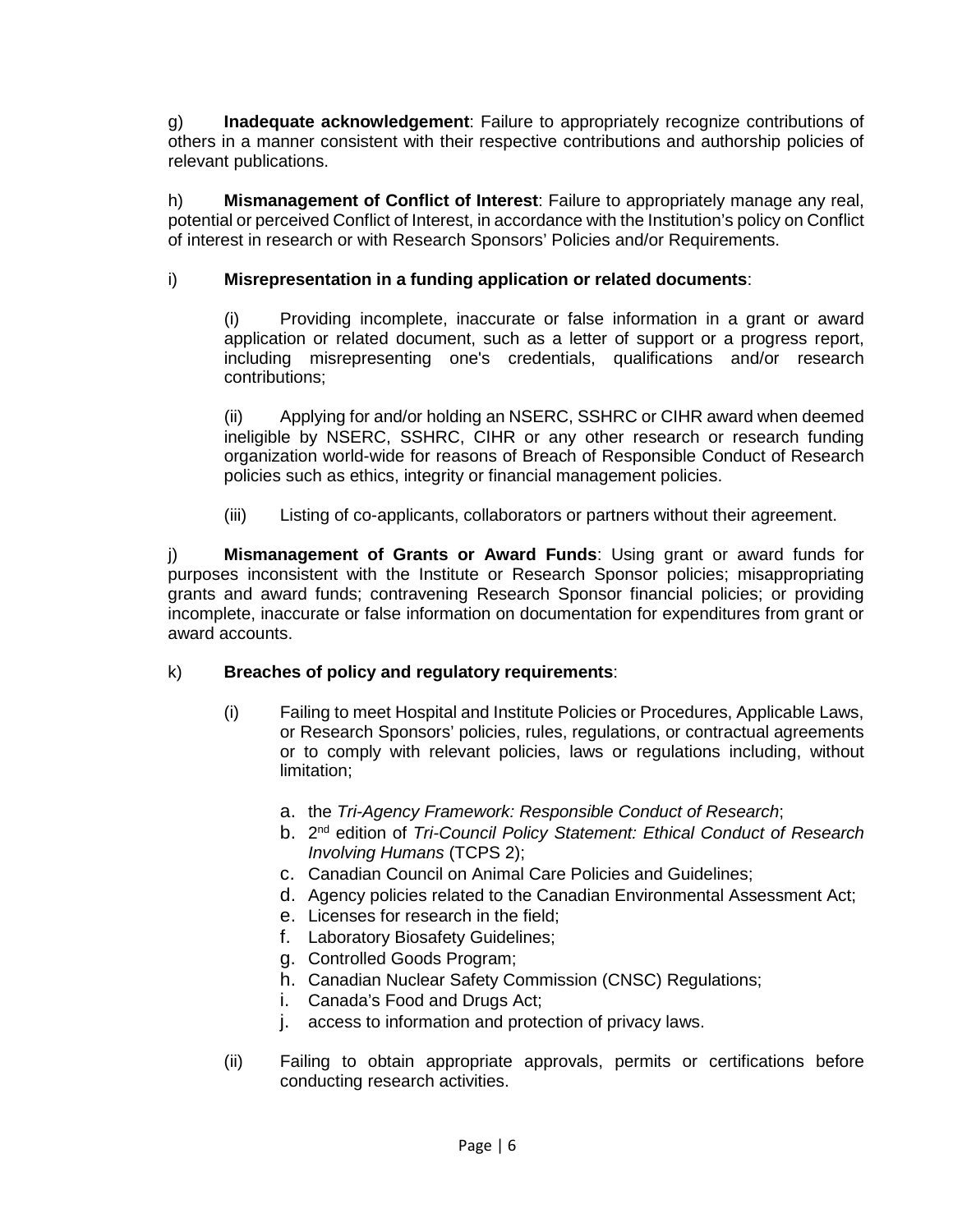**Conflict of Interest**: A Conflict of Interest may arise when activities or situations place an individual in a real, potential or perceived conflict between the duties or responsibilities related limited to, business, commercial or financial interests pertaining to the individual, his/her family members, friends, or former, current or prospective professional associates. to research, and personal, institutional or other interests. These interests include, but are not

 **Inquiry**: The process of reviewing an Allegation to determine 1) whether the Allegation is may have been breached, and 3) whether an Investigation is warranted based on the responsible, 2) the particular policy or requirements of responsible conduct of research that information provided in the Allegation.

 **Investigation**: A systematic process of examining an Allegation, collecting and examining the evidence related to the Allegation, and making a decision as to whether a Breach of Responsible Conduct of Research has occurred.

**Member(s) of the Hospital and Institute**: An expression to encompass all Hospital and Institute individuals that may be engaged in Research, including but not limited to:

- a) employees, including all unionized and non-unionized staff as well as those whose salary is paid through sources other than the Hospital and Institute's operating funds, such as research grants and external contracts;
- b) students, meaning individuals registered at the University, whether full time or part time and including special students, at the undergraduate or graduate level;
- Trainees, medical residents, visitors, including visiting students and volunteers; and c) appointed scientists or investigators, post-doctoral or clinical fellows, Research
- d) physicians with Hospital privileges, including physicians at UOHI.

 **Primary Appointment**: The lead institution (University or affiliated research hospital) responsible for the appointment and personnel costs of the Principal Investigator or Researcher. For undergraduate and graduate students whose work is being conducted in fulfillment of their academic programs such as thesis-related work, the Primary Appointment shall be at the University of Ottawa.

 Investigator is the holder of the grant or contract. In the case of a project that is not funded, the Principal Investigator is the initiator of the Research project. The Principal Investigator is Hospital or Institute. **Principal Investigator**: The person who has ultimate responsibility for a research project. In the case of a project funded by an external or internal grant or contract, the Principal usually the supervisor of the Research Team and is usually an investigator or scientist at the

 **Research**: An undertaking intended to extend knowledge through a disciplined inquiry or systematic investigation.

 entity, public or private, international, national, provincial or foreign, providing funding to the **Research Sponsor:** The funding agency, foundation, organization or individual, or other Hospital or Institute and Member of the Hospital or Institute.

 **Research Sponsors' Policies and/or Requirements:** An expression to encompass all of the policies, rules, directives, guidelines, regulations, processes, funding agreements with the Hospital or Institute and contractual requirements established by Research Sponsors or Agencies, related to applying for and managing research funds, performing Research,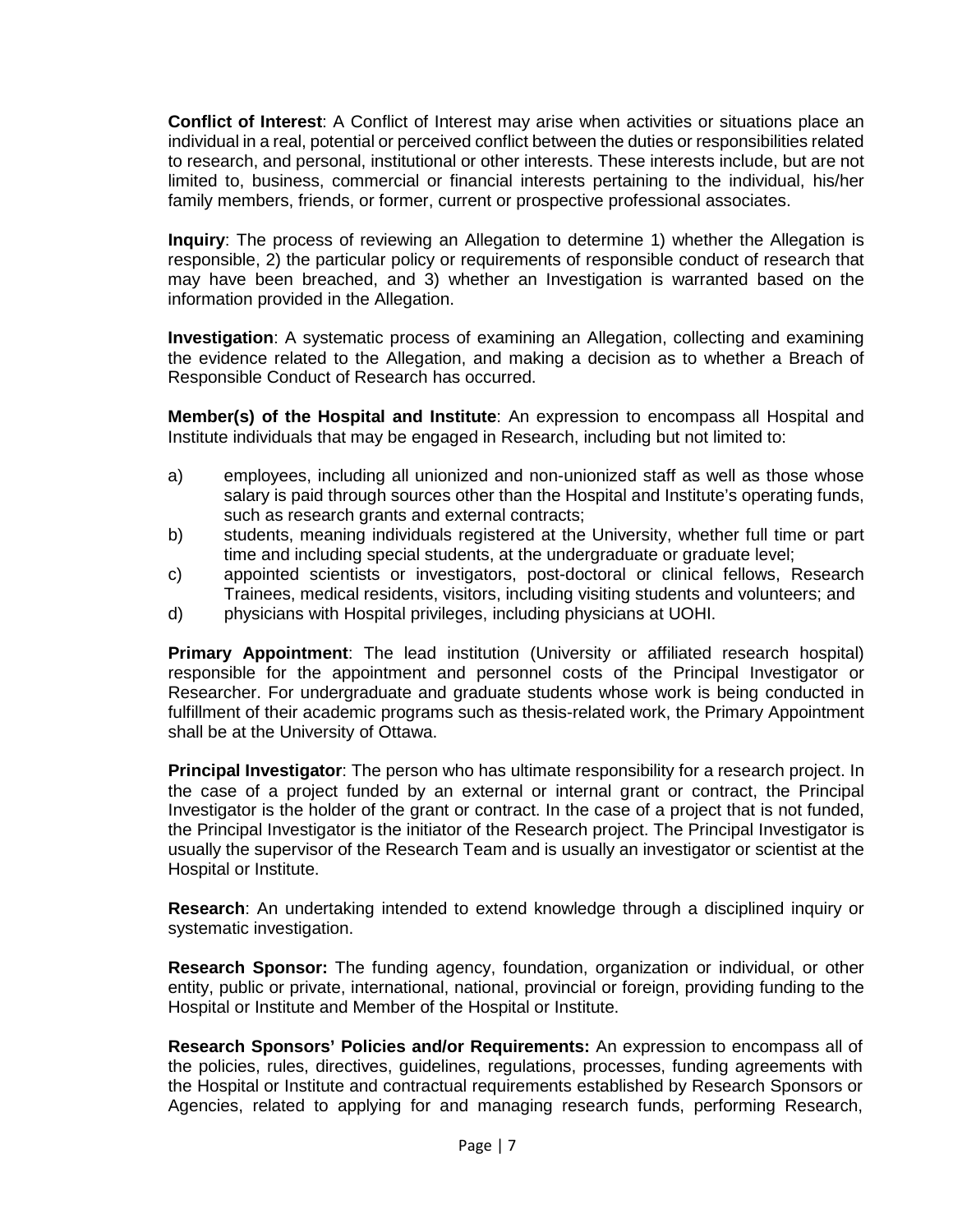*Conduct of Research* and the *Agreement on the Administration of Agency Grants and Awards*  disseminating Research results and the investigation of an Allegation. Examples of such policies and requirements include the 2<sup>nd</sup>edition of *Tri-Council Policy Statement: Ethical Conduct of Research Involving Humans* (TCPS 2), *The Tri-Agency Framework: Responsible by Research Institutions*.

 fellow engaged in a research project, including visiting students and fellows. **Research Trainee**: Any undergraduate or graduate student, post-doctoral fellow or clinical

**Researcher**: Anyone who conducts research activities.

 **Secretariat on Responsible Conduct of Research** (or "**SRCR**")**:** The body responsible for providing substantive and administrative support for the Agencies with respect to the *Tri-Council Policy Statement: Ethical Conduct for Research Involving Humans*, 2nd edition (TCPS 2), and the *Tri-Agency Framework: Responsible Conduct of Research* (the Framework).

**Institute Policies and Procedures**: An expression to encompass the Institute's administrative policies and administrative procedures and academic regulations.